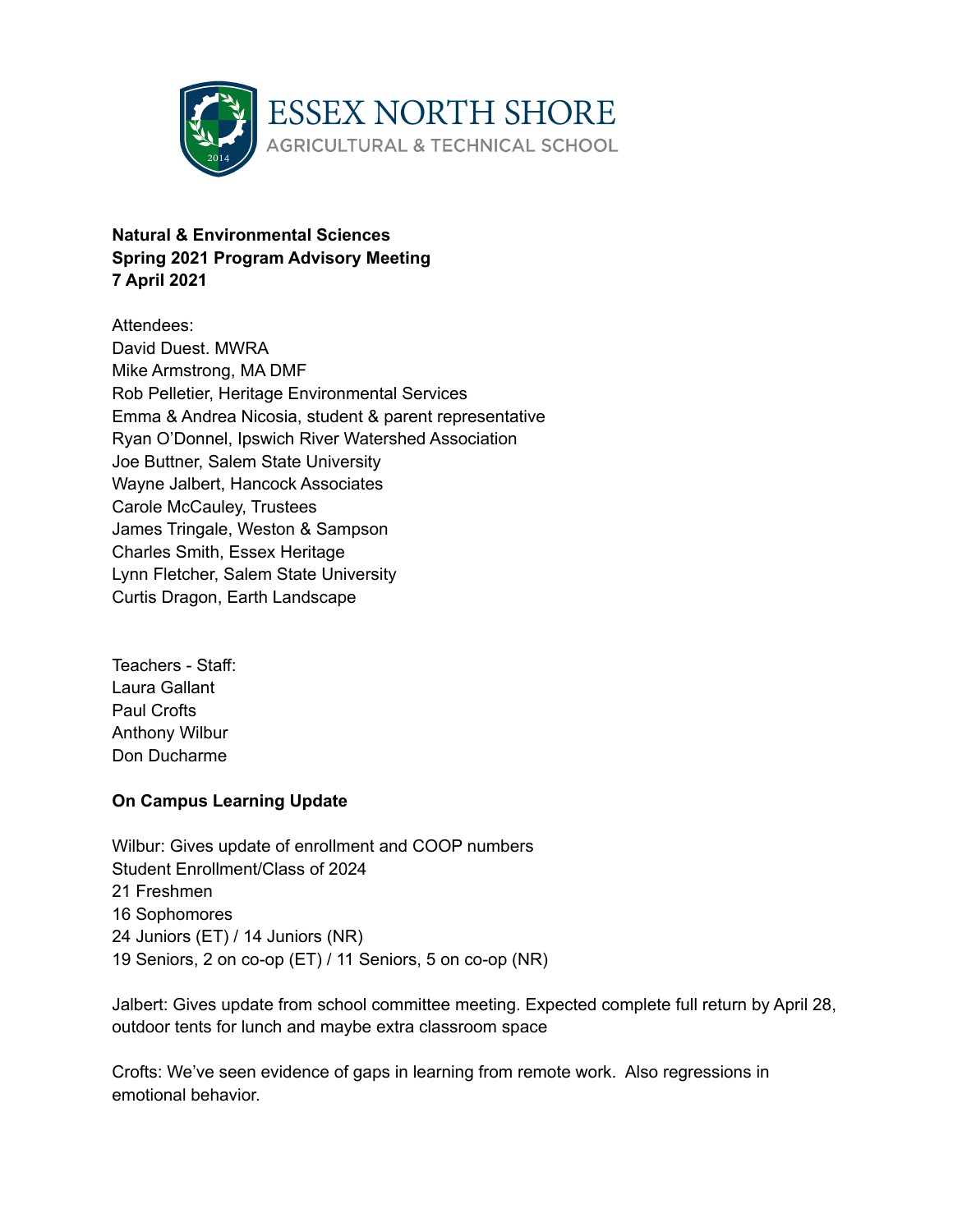

Wilbur introduces Emma Nicosia, our new student representative.

### **Curriculum Bias/Programmatic Review**

Our curriculum doesn't include many social examples. Curriculum assessment form has also been changed from a 20 page document to a 6-8.

Wilbur walks the PAC through the program assessment explaining why we gave ourselves certain ratings.

Staff credentials: Wilbur and Gallant don't have professional credentials. Wilbur has been trying to get waivers for 10 years. Gallant hasn't attempted yet. Both have Masters degrees in education and feel taking the VTE courses would be redundant with their hard earned degree work. Dr. Riccio is aware of Wilbur's situation.

Butner suggests we archive the program assessment to make sure we have updates and improvement claims for each year.

#### **Portfolios**

May 6: Environmental Tech portfolio presentations May 7: NR portfolio presentations We need some volunteers to be present for the remote presentations.

 $\rightarrow$  Wayne Jalbert & Eric Baldwin volunteered to review on May 6

 $\rightarrow$  Lynn Fletcher & Brad Perron volunteered to review on May 7

\*Other advisors can help with reviews, if available. Please let us know if you are available to review portfolios.

#### **Industry outlook**

Jalbert: design and environmental fields are still very robust and recruiting has not been damaged by the pandemic. Biden's new legislation and state legislations have made lots of jobs in the environmental sector.

Butner: Summer jobs announced in Jan. lots of jobs still hiring. Fisheries and marine science jobs/careers are stable.

McCauley: permanent and seasonal work are still hiring, internships have been affected because it is hard to hire remotely.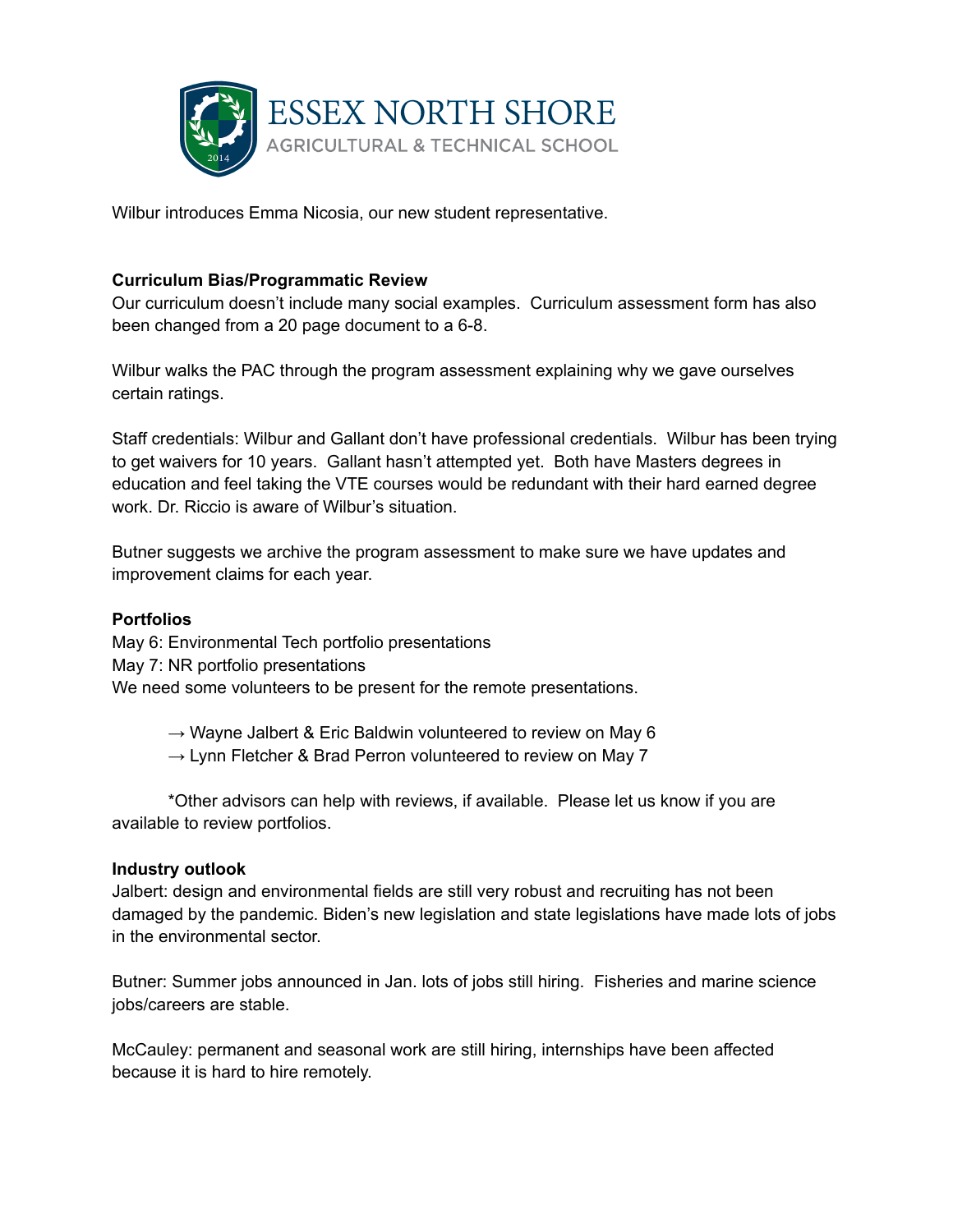

Pelletier: The hazmat industry is still hiring but needs to be 18+. There is an increased need for hazmat employees.

### **Recommendations for Program**

Butner: Has there been any movement on high school students being able to take college courses? They could then argue they are in college if there is an internship that wants to take college applicants only.

Crofts: The college course work has been set back by the pandemic

Gallant: Do we still have articulations?

Crofts: Need to be revisited because some of the places we had agreements with don't exist anymore. Pandemic set back the clock on these things too. Articulations are agreements with colleges that prove our coursework aligned with theirs so that students can get college credit for the work they did in high school.

Wilbur: In the fall we lost teachers and space. We tried to hire teachers but candidates didn't meet our needs. We did get a TA to help with field work so that's been good. We did open the hiring pool again and it closed in March. This movement was because of the advisory committee's help in the fall.

Paul: We got some decisions on the shape of the new program. They originally wanted to split the program at Junior and Senior year. We didn't think that would be helpful for teacher work and student work. We would like three staff members plus an aid.

Tony: There will be CTE courses during academic week, and the new hire or one of us will have to do this work. 9th grade: technology and public speaking. 10th: financial literacy and civics. 11th: Applied Environmental Science & Management and 12th: Sustainability & Business. So now there will be related courses, theory courses, and pathway courses.

Vernal pool project: In Rockport, they want the vernal pool certified. Jalbert: would like his scientists involved if we move forward with certification through DEP. Paul will get the information to Jalbert. ET and NR are happy to get involved.

Fletcher: Why can't they just hire Clay Kern back into our program? He's qualified and you like him. Wouldn't it make sense to hire someone new for horticulture instead?.